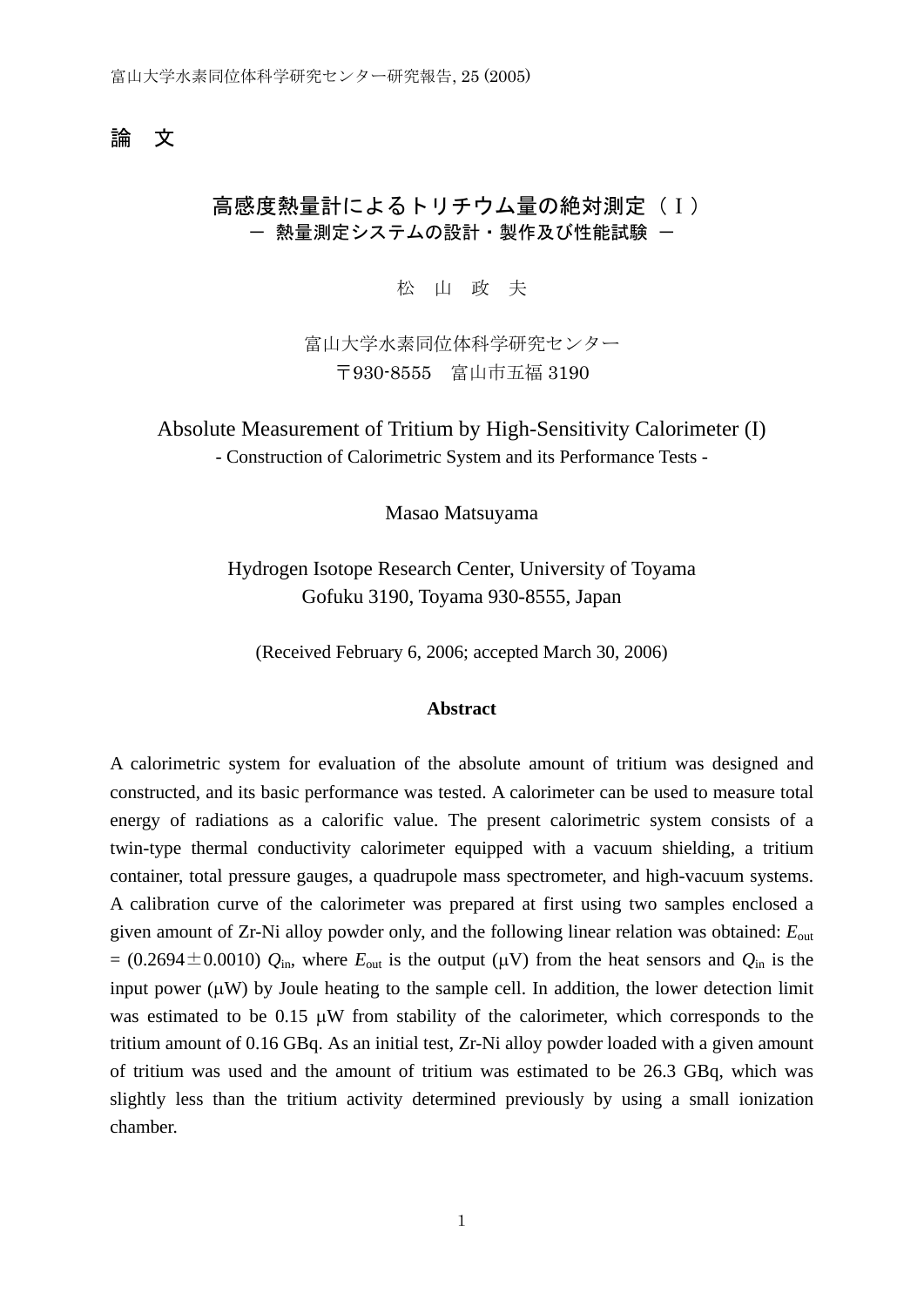## **1. Introduction**

Various kinds of techniques and devices are required for highly precise evaluation and control of the tritium amount in the fuel cycle of a thermonuclear fusion device from viewpoints of safe handling and economy of the large amount of tritium. Those are divided into two groups: one is the relative measuring techniques and the other is the absolute measuring ones. Among the former techniques, ionization chamber, proportional counter, β-ray-induced X-ray counter, mass spectrometer, inorganic scintillation counter and so on play an important role for quantitative measurements of tritium concentration. On the other hand, a pressure-volume-temperature method and a calorimetric method are ascribed to the absolute measuring techniques, whereas the former method additionally needs an equipment to analyze a tritium partial pressure in the measuring gas. The latter calorimetry is a promising method to determine the absolute amount of tritium, while this technique has been mainly applied so far to measurements of a large amount of tritium because of emission of low energy β-rays. Increase in the sensitivity of a calorimeter will result in extension of its availability for the tritium measurements.

Although there are a variety of chemical forms and/or physical states of tritium species, the number of β-rays emitting from the tritium species is dependent on only the number of tritium atoms in a sample and basically independent of the chemical form and physical state of the tritium species. Namely, total energy emitting from a tritium sample is due to the total number of tritium atoms. This is a reason why a calorimetric method is the promising one for evaluation of the absolute amount of various kinds of tritium samples and has high potential as a standard system for the relative measuring devices. Some applications of a calorimeter have been conducted to determine the amount of radioactive materials: for example, measurements of tritium in getter materials $[1-2]$  and massive carbon tiles exposed to tritium plasmas of the D-T fusion experiments in  $JET^{[3]}$ , measurements of tritium<sup>[4]</sup> and tritiated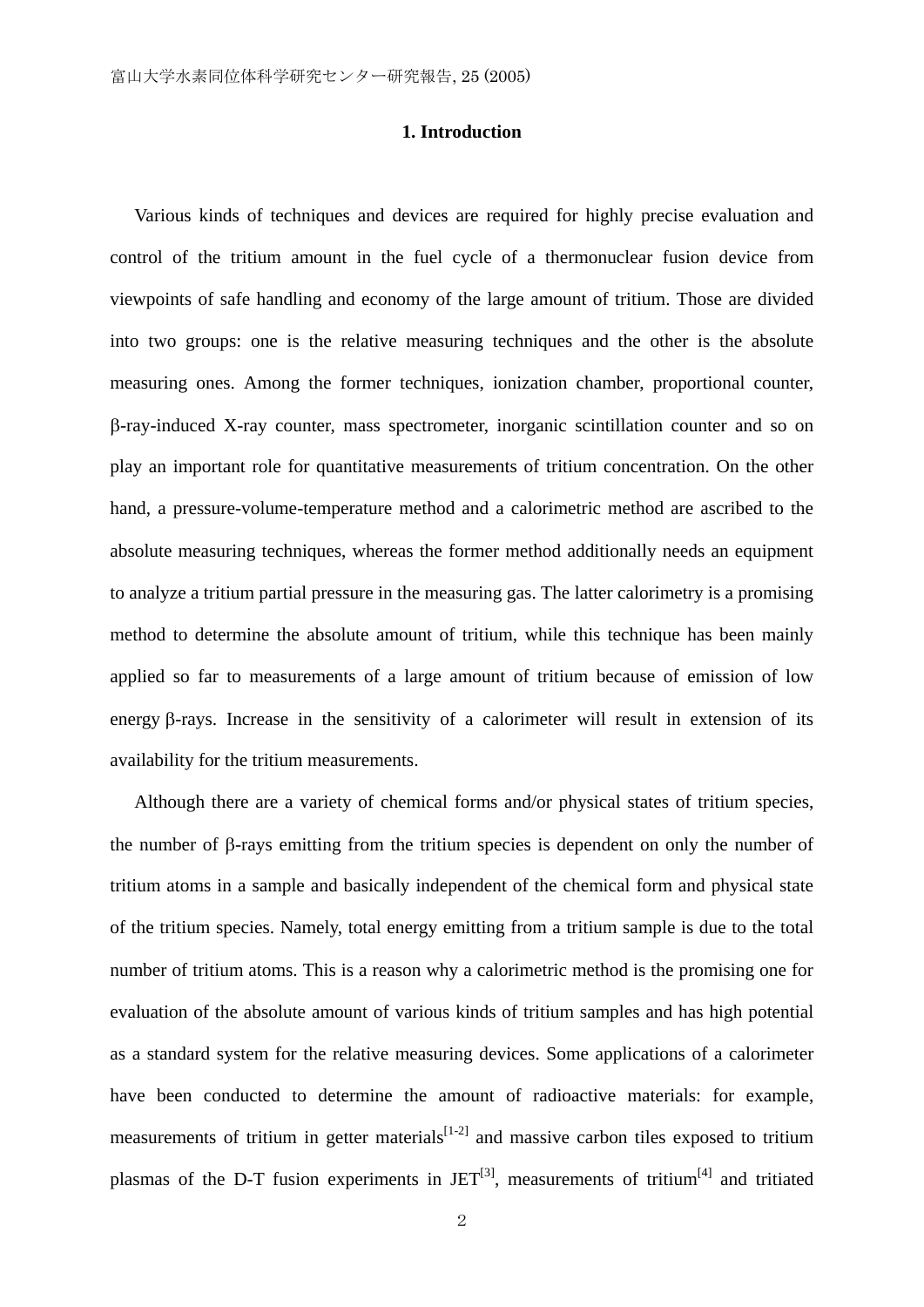water<sup>[5]</sup>, measurements of <sup>14</sup>C<sup>[6]</sup>, and so on. Kinetic energy of β-rays emitting from tritium atoms is as remarkably small as  $5.7 \text{ keV}$  (=912 aJ) in average energy. For this reason absolute

measurement of tritium by a calorimeter needs ample carefulness. The total energy emitting from a given amount of tritium can be numerically calculated using the β-ray spectrum shown in Fig.  $1^{[7]}$ , and for example the amount of tritium of  $37$  GBq  $(=1.0 \text{ Ci})$ corresponds to energy emission of



Fig. 1 The calculated spectrum of β-rays emitting from tritium.

33.8 μW.

If the activity level of tritium is above a few tens Ci, it is relatively easy to measure by using a conventional calorimeter. However, this level is far beyond a detection range of the other devices as mentioned above. To make a standard system of a variety of tritium measuring devices, it is necessary to develop a calorimetric system with high reliability and sensitivity, which is available to an activity level below 1 Ci.

From this viewpoint, a calorimetric system that equipped with a high-sensitivity calorimeter was constructed for measurements of gaseous, liquid and solid tritium. In this paper, schematic of the calorimetric system and basic performance tests used a Zr-Ni alloy sample in which a given amount of tritium was retained will be presented.

## **2. Construction of a calorimetric system**

## *2.1. Schematic of the designed calorimetric system*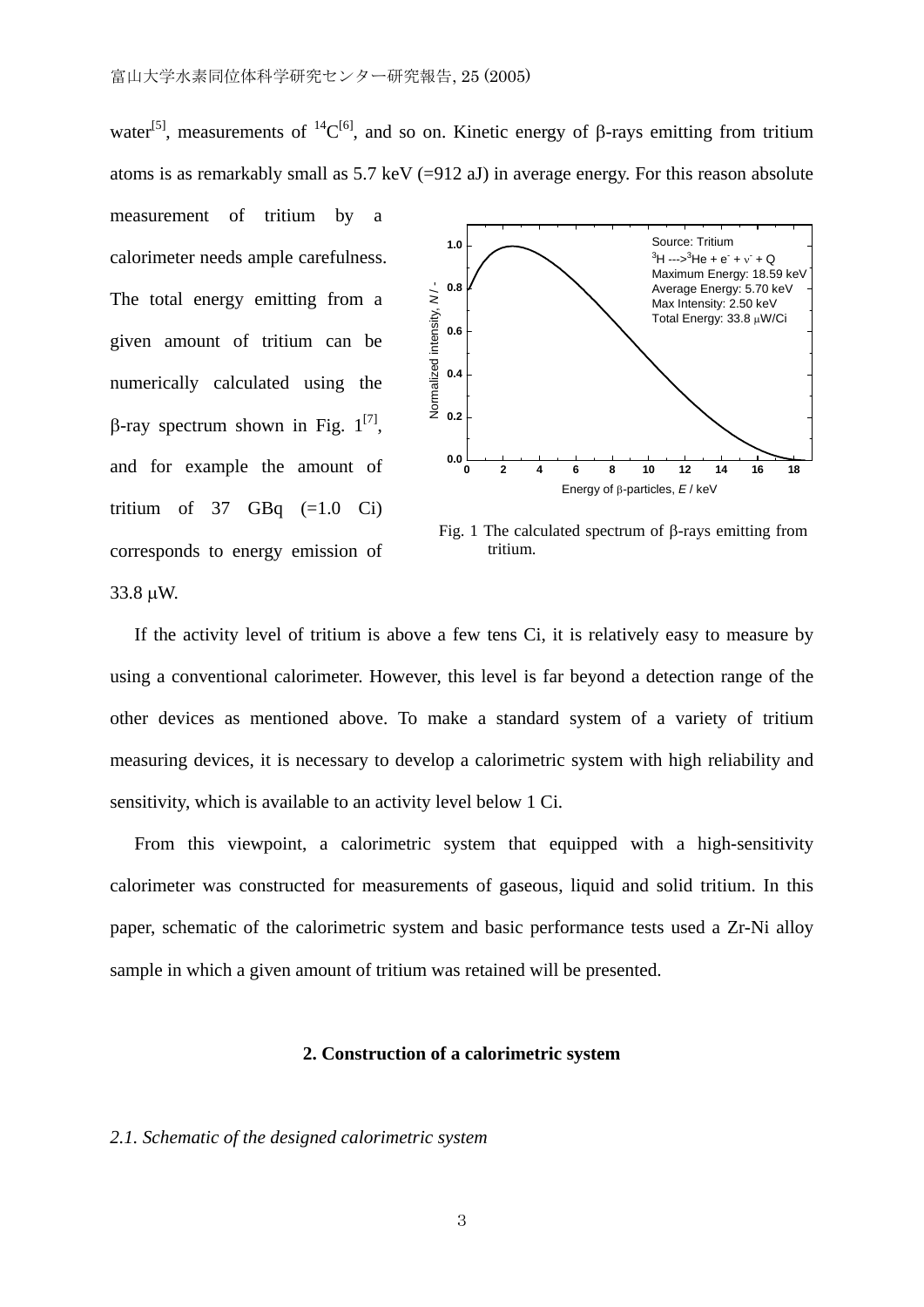

Fig. 2 Schematic drawing of a calorimetric system designed for the absolute measurement of tritium.

Figure 2 shows a schematic diagram of the calorimetric system designed for the absolute measurement of tritium. There are three different physical states of tritium: gaseous, liquid and solid state. Among them, solid state of tritium means the ad/absorption states of tritium on/in solid materials. The calorimetric part consists of vacuum pumps (TMP-2: turbo molecular pump, RP-2: oil-sealed rotary pump) and the high-sensitivity calorimeter (Model: INC-7200) that was purchased from Tokyo Riko Ltd. To measure gaseous tritium, devices for storage and analysis of tritium were also equipped. A total pressure and a partial pressure of tritium can be measured by a capacitance manometer (CM) and β-ray-induced X-ray spectrometer (BIXS), respectively. As a vacuum gauge, a cold cathode gauge (CCG) was employed in this system. Purity of tritium species can be analyzed by a quadrupole mass spectrometer (QMS) equipped with a sputter ion pump (SIP). Tritium gas diluted with hydrogen is stored in the tritium container, which was specially designed to confine safely tritium. An inner tube of the container consists of a stainless steel tube loaded with Zr-Ni alloy powder and a heater with thermocouples at the outer surface. The outer tube is connected with the vacuum pumps (TMP-1 and RP-1) to avoid the increase in a temperature of the outer tube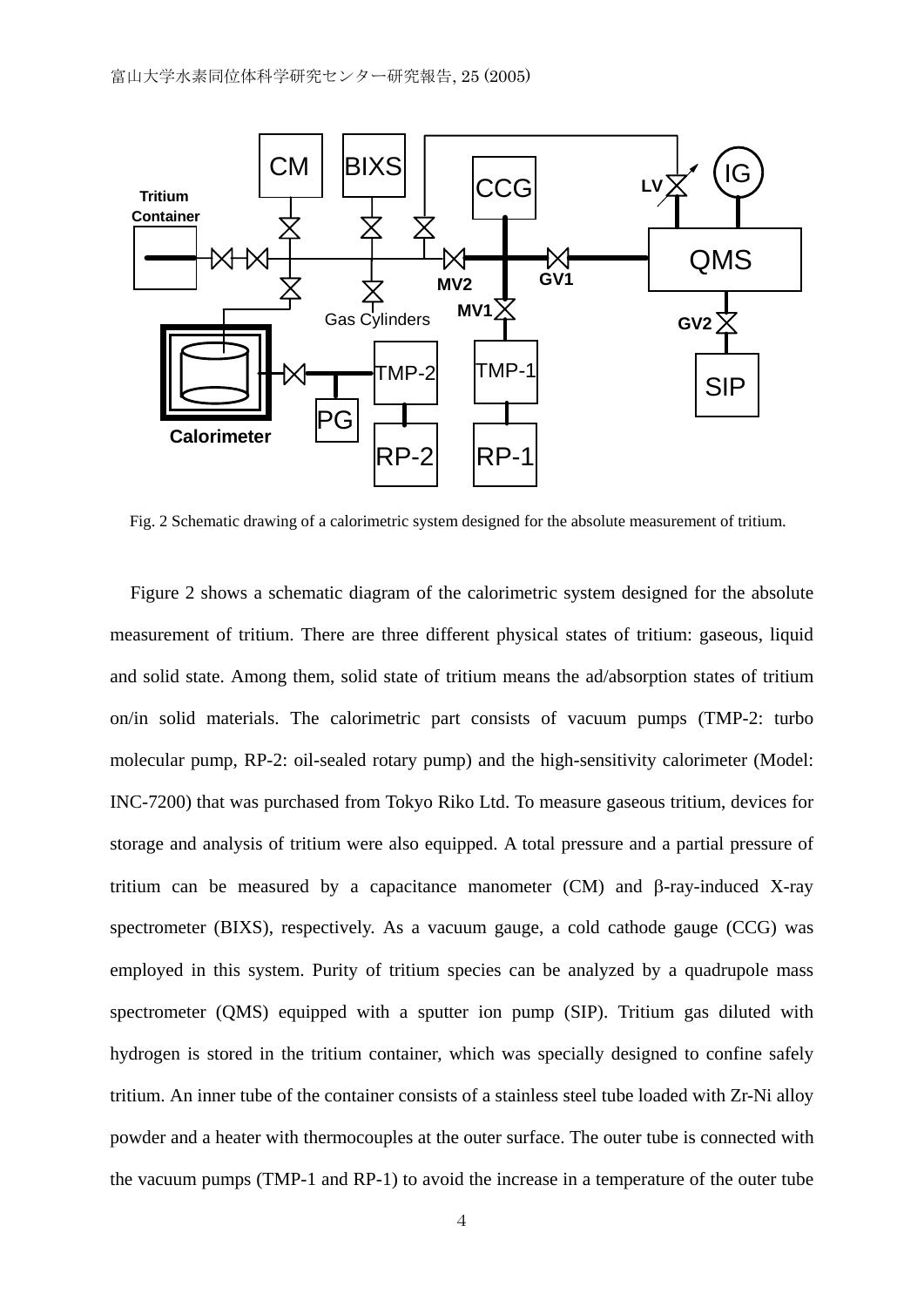and to protect from contamination of the ambient air. Figure 3 shows the outlook of the calorimetric system used in this study.

A schematic drawing of a specially designed high sensitivity calorimeter for the present study is shown in Fig. 4. The present calorimeter is a twin type thermal conductivity calorimeter and special improvements were made to measure quite small calorific value. Namely, main parts such as a heat sensor, cell holder and heat

sink were compactly packed into the vacuum chamber made of stainless steel, which is connected with vacuum pumps and a pressure gauge (PG). To reduce the effects of temperature change in ambient atmosphere as



Fig. 3 Outlook of the calorimetric system used in this study.



Fig. 4 Schematic drawing of a specially designed high sensitivity calorimeter.

possible, the vacuum chamber was kept in an air-thermostatic box, which was usually operated at a temperature of 300.0 K. Figure 5 is the photographs of the inside arrangement of the present calorimeter.

A thermo module consisting of thermo elements of 254 pairs connected in series was used as a heat sensor of the cell holder. Thermal sensitivity of two thermo modules attached beneath the sample and reference cell holders is about 52 mV/K. Calibration of the thermo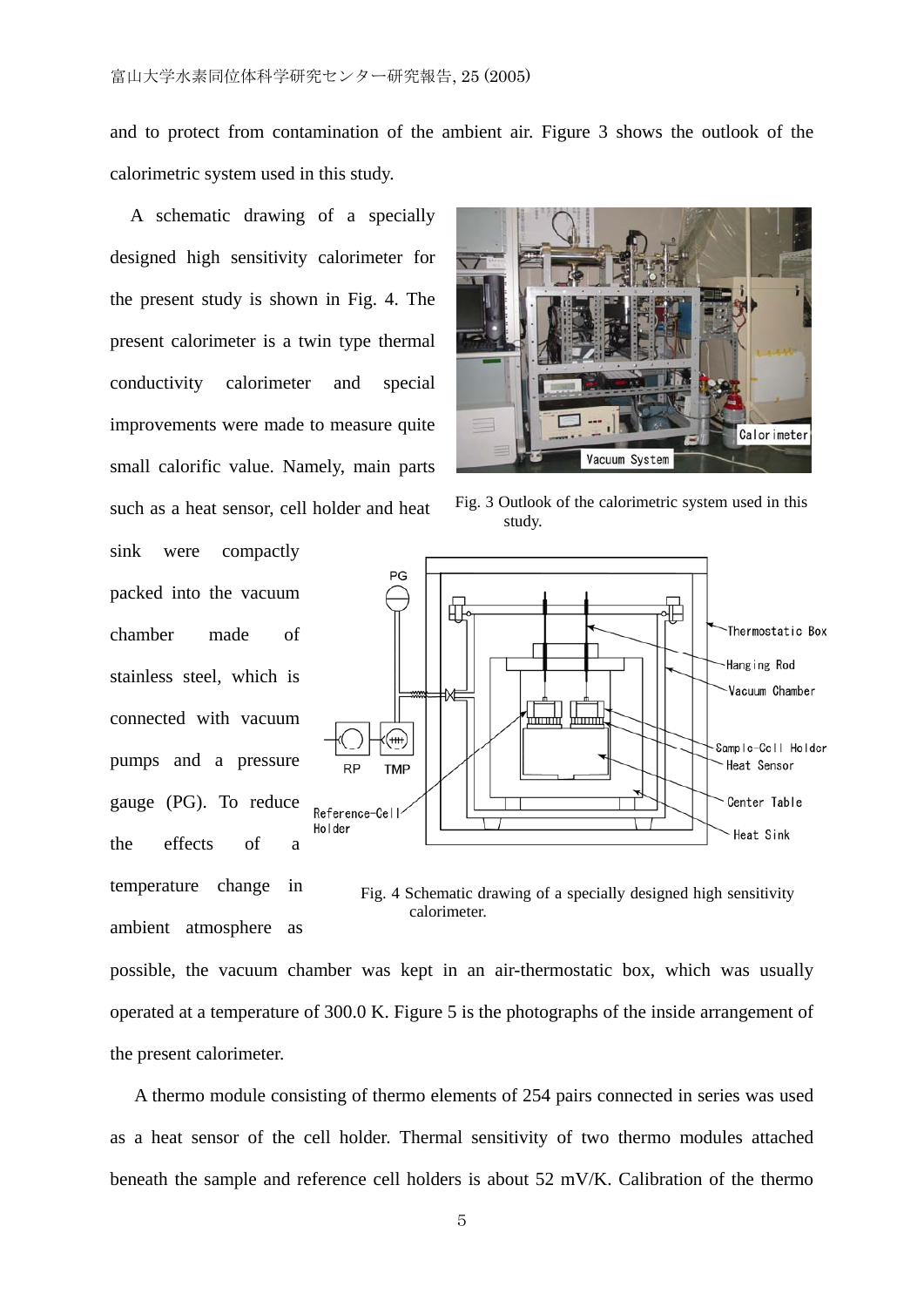module with Joule heating was carried out using a heater material fixed on the outside of each cell holder. A fine Manganin wire was selected as the heater material, and its resistance was controlled as to be 100.0 Ω. Differential output due to the temperature difference between two thermo modules is amplified through a direct current amplifier, and the amplified output was finally recorded. Since resolution of the amplifier used is 0.1  $\mu$ V, the present calorimeter is able to measure the temperature difference as quite small as  $2x10^{-6}$  K.





Sample/Reference<br>Cell Holders Heat Sink Vacuum Chamber





Fig. 6 Detailed drawing of a solid cell used for measuring the tritium amount absorbed in Zr-Ni alloy powder.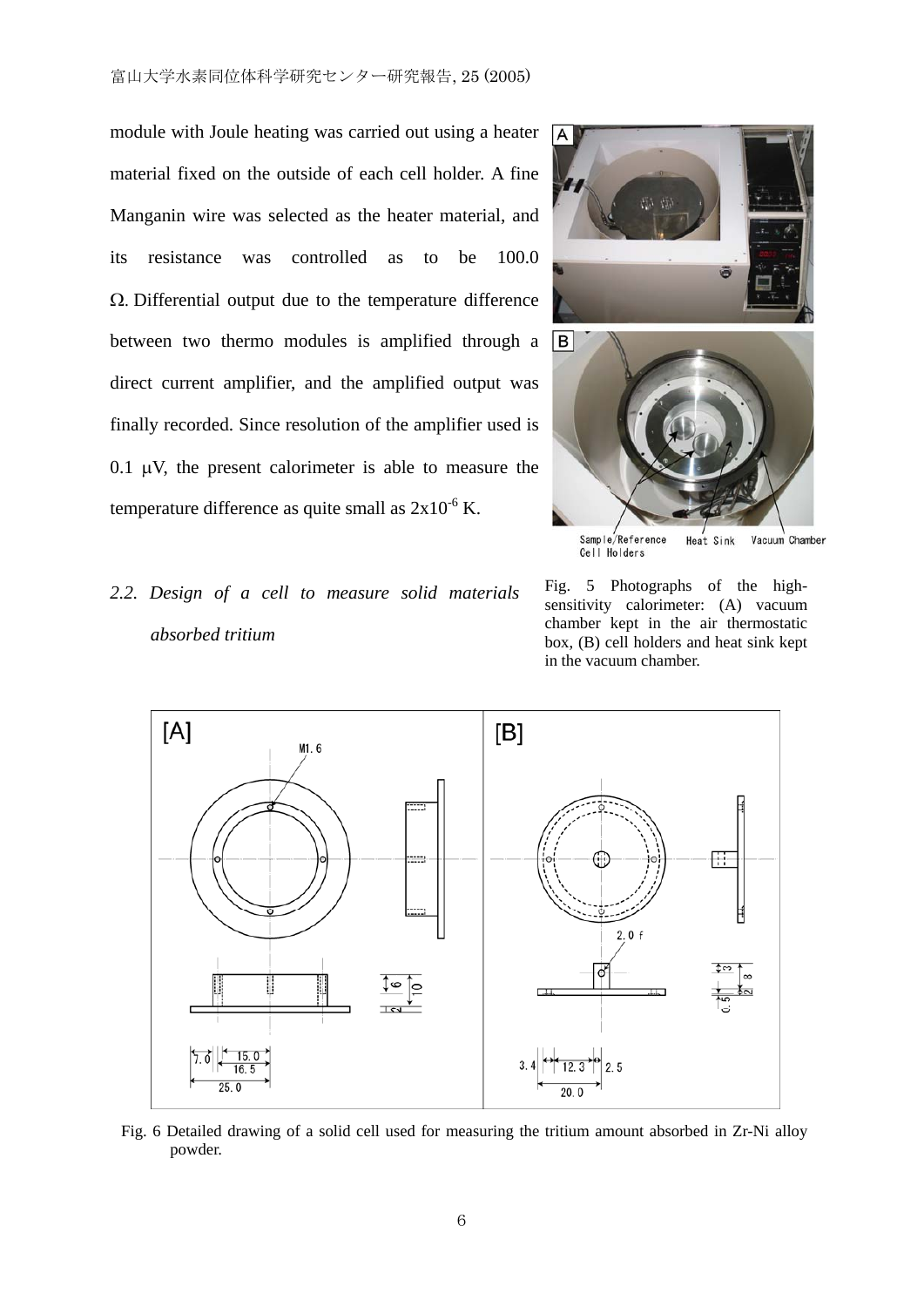Figure 6 shows the detailed design of two cells used for measurement of tritium absorbed in Zr-Ni alloy powder (described as "solid cell"). Two solid cells were used for measurements as reference and sample cell. To lower heat capacity of the solid cell, the body and lid was made of aluminum alloy as small as possible.



Tritium-containing Quartz Ampoule

Fig. 7 Photographs of the solid cells before (A) and after (B) construction.

Photographs of the solid cells before and after construction are shown in Fig. 7. Each solid cell was connected with a fine rod through a fine wire in series.

#### **3. Experimental**

### *3.1. Materials*

To examine basic performance of the present calorimeter, three quartz ampoules loaded with Zr-Ni alloy powder were prepared as test samples. One of them was loaded with a given amount of tritium gas diluted with hydrogen, which was prepared using a specially designed tritium-handling device. The other two ampoules were loaded with the alloy powder only. Particle size and weight of the powdered Zr-Ni alloy were 300-350 μm and 0.50 g, respectively. Concentration of tritium gas used for loading was evaluated to be 22% by using a small ionization chamber that was preliminarily calibrated $[8]$ . The total amount of tritium was 33 GBq (determined at April 20, 2004), and the concentration of hydrogen isotopes in Zr-Ni alloy powder was  $ZrNiQ<sub>0.04</sub>$  (Q=H + T). According to the thermodynamic data of a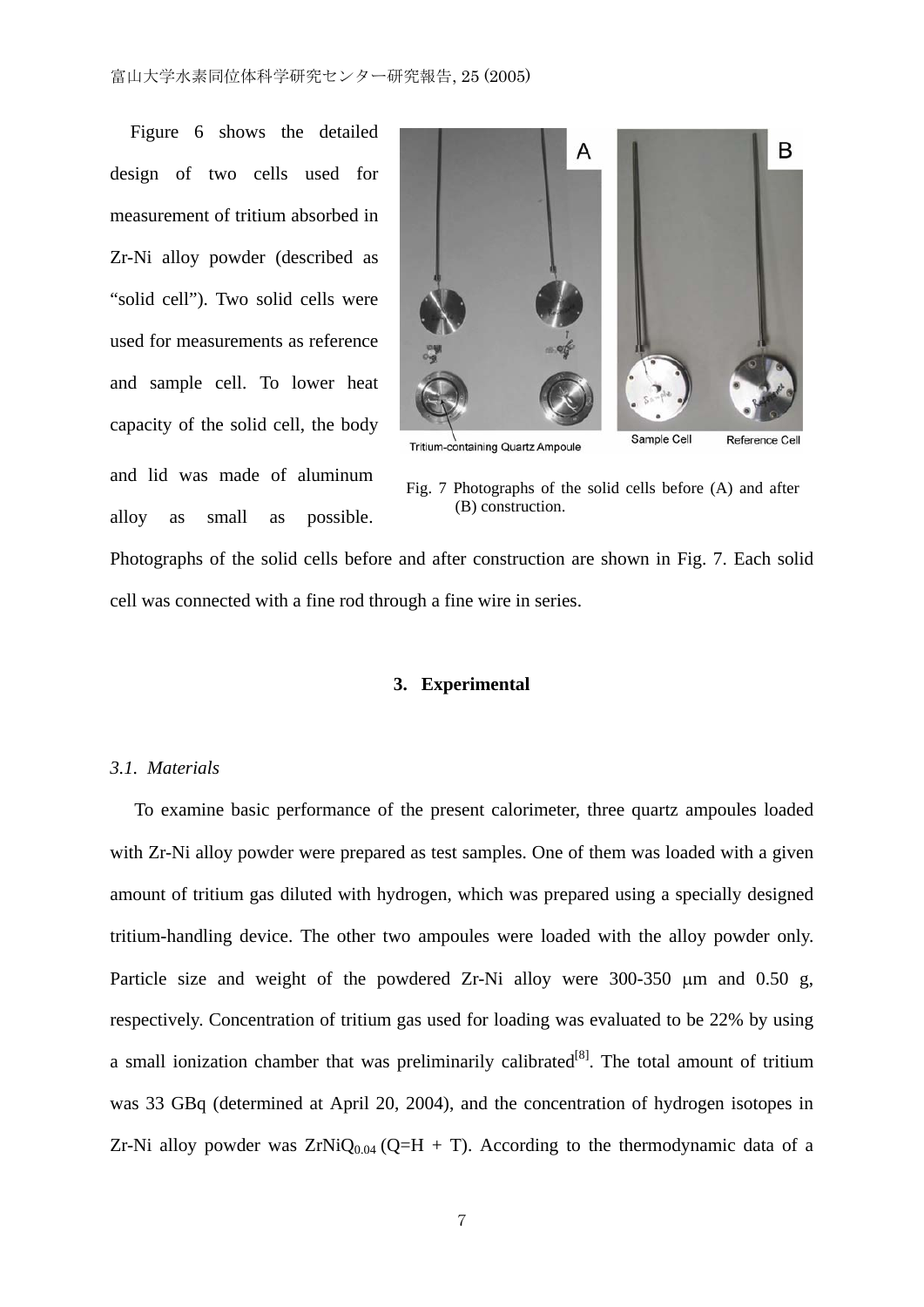ZrNi-hydrogen system, it is expected that residual pressure of hydrogen isotopes is below about  $5x10^{-6}$  Pa at 300K.

## *3.2. Procedures of measurement*

As a first step, to make a calibration curve of the present calorimeter, two quartz ampoules loaded with the alloy powder only were packed in both solid cells. To improve thermal conductivity in the solid cells, a given volume of liquid paraffin was additionally introduced in each solid cell. A small hole of lids of the solid cells was connected to a fine rod using fine wires after assembly of the solid cells. Subsequently, they were placed on the sample and reference cell holders, and each fine rod of them was separately fixed to the lid of vacuum chamber through half-cut lids of the heat sink and half-cut copper disks. About  $3 \text{ cm}^3$  of liquid paraffin was dropped in the cell holders in advance to improve thermal conductivity between a solid cell and a cell holder. After fixing the lid of vacuum chamber, it was exhausted by vacuum pumps below  $1.0x10^{-2}$  Pa.

Preparation of a calibration curve by means of Joule heating was carried out after the difference in output from two heat sensors was stable. Applied voltage to the resistance attached to the outside of a sample cell holder was changed in the range of 5 to 65 mV, which corresponds to the input power of 0.25 to 42.25  $\mu$ W.

## **4. Results and discussion**

## *4.1. Preparation of the calibration curve*

Since the original output from the calorimeter during the tritium measurements is remarkably small, the accuracy of calorific measurements strongly depends on stability of a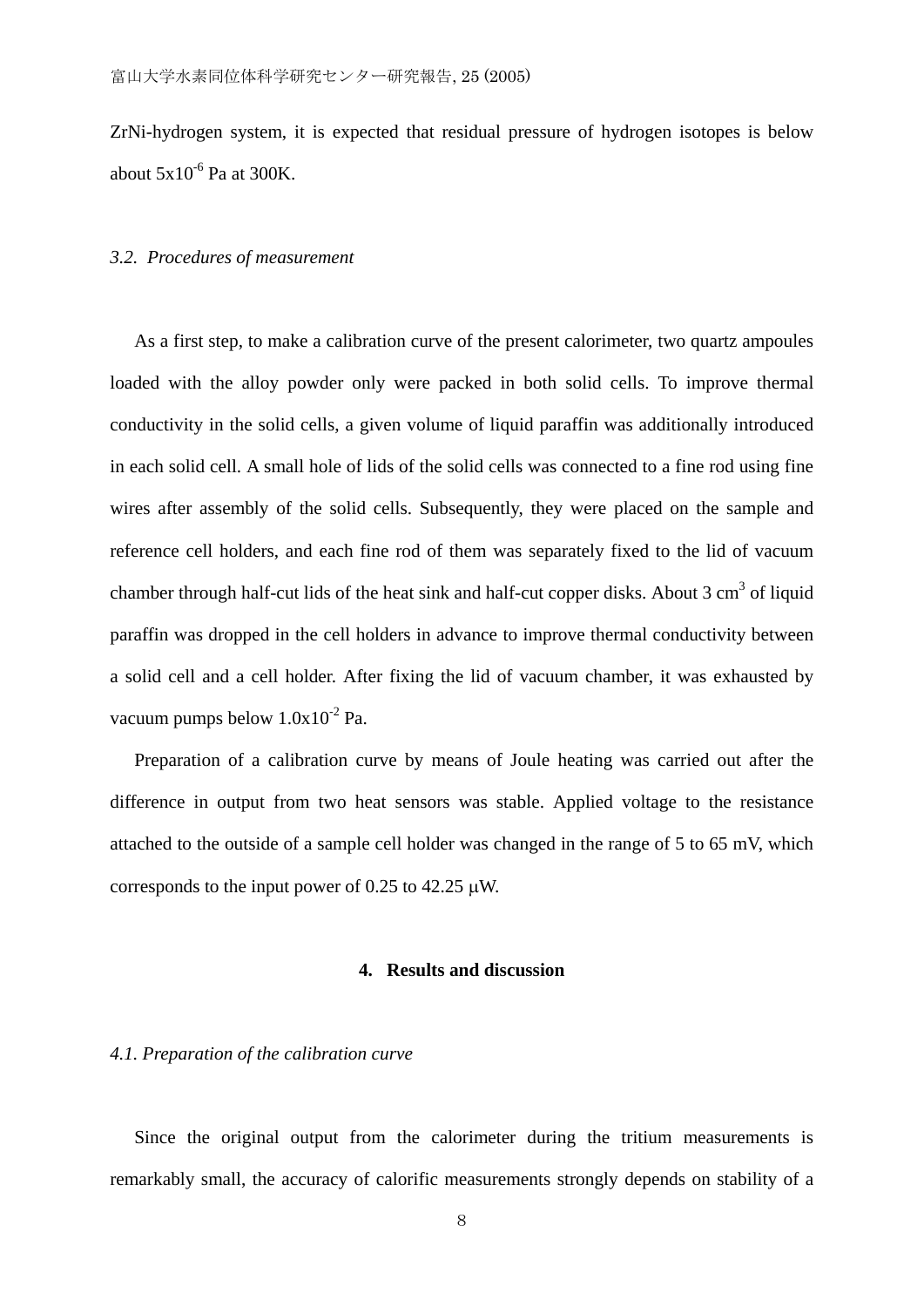total calorimetric device including an amplifier. The variations of a background level measured with no tritium-containing samples give indication of the accuracy and stability of the calorimeter. Figure 8 shows an example of change in the background level with time. In this case the background level was evaluated as  $-0.293 \pm 0.014$  μV. This indicates that the present calorimeter is able to measure precisely the calorific values if the output above  $0.04 \mu V (3\sigma = 0.042)$ μV) is taken place by the net temperature difference in both solid cells.

A calibration curve of the present calorimeter was prepared by applying a



Fig. 8 Background level of the output measured without tritium: both solid cells is contacting with the cell holders.



Fig. 9 An example of the output-time curves with Joule heating.

given voltage to the electric resistance fixed on the outside of the sample cell holder. An example of the changes in the output is shown in Fig. 9. In this case, the input power of 13.64 μW was supplied for 1 hour. A rapid increase in the output appears with the input power, and the output reached a given saturation value after about 30 minutes. The difference between the baseline and the saturation value is an equilibrium output depending on the present calorimeter.

When the applied voltage was cut off, the output decreased exponentially to a value of the initial base line. Such behavior is shown in Fig. 10. The linear relation is described in general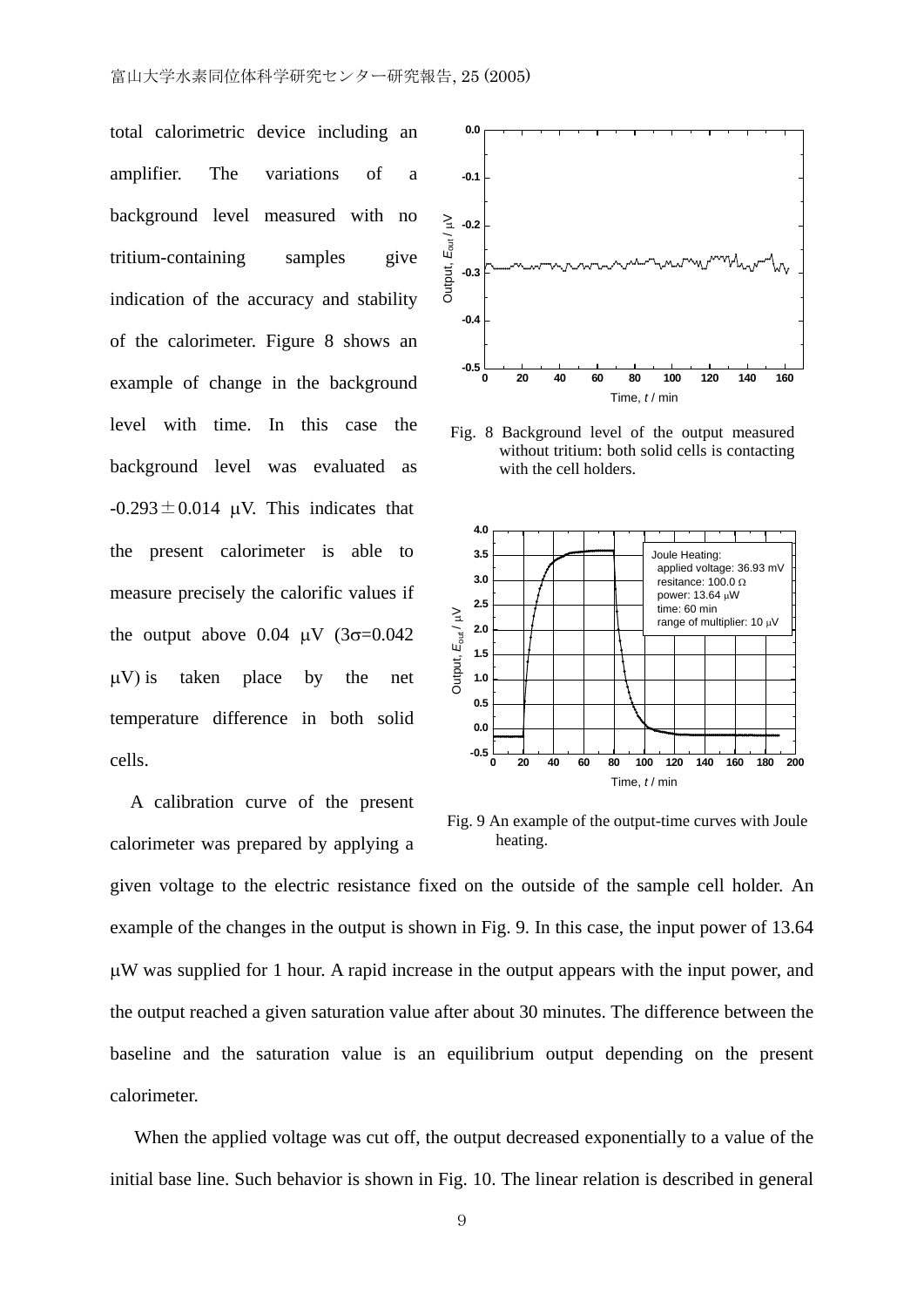by the following equation:

$$
\Delta T = (T_2 - T_1) \exp(\sigma t / H), \cdots (1)
$$

where  $\Delta T$  is the temperature difference between two heat sensors,  $T_n$  (n=1 and 2) the temperatures of the reference and sample cell holder,  $\sigma$  the thermal conductivity of a thermo module, H the effective heat capacity of a cell and its holder, and *t* the time. In this equation, the reciprocal value of  $\sigma$  / H is equivalent to a time constant  $(\tau)$  of a calorimeter. The time constant is the elapsed time to decrease to 1/e of the equilibrium output, which was estimated to be 5.0 min from analysis of the line described in Fig. 10.

Figure 11 describes the calibration



Fig. 10 Plot of  $Ln(E_{out})$  vs. time.



Fig. 11 Calibration curve for the solid tritium measurements.

curve determined by applying a variety of input power (*Q*in) to the sample cell holder loaded with a solid cell. The calibration curve was measured under the condition that a pressure of the vacuum chamber is below  $1.0x10^{-2}$  Pa. As clearly seen from the figure, a good linear relation between the input and output power appeared, and it was found that the linear relation can be reproduced by the following equation in the range of 0.2 to 40  $\mu$ W:

$$
E_{\text{out}}[\mu V] = (0.2694 \pm 0.0010) Q_{\text{in}}[\mu W] \text{---}(2)
$$

Taking account of the standard deviation obtained from the result of Fig. 8, the lower detection limit may be evaluated as  $0.15 \mu W$  from the above equation, which corresponds to the tritium amount of 0.16 GBq (4.4 mCi).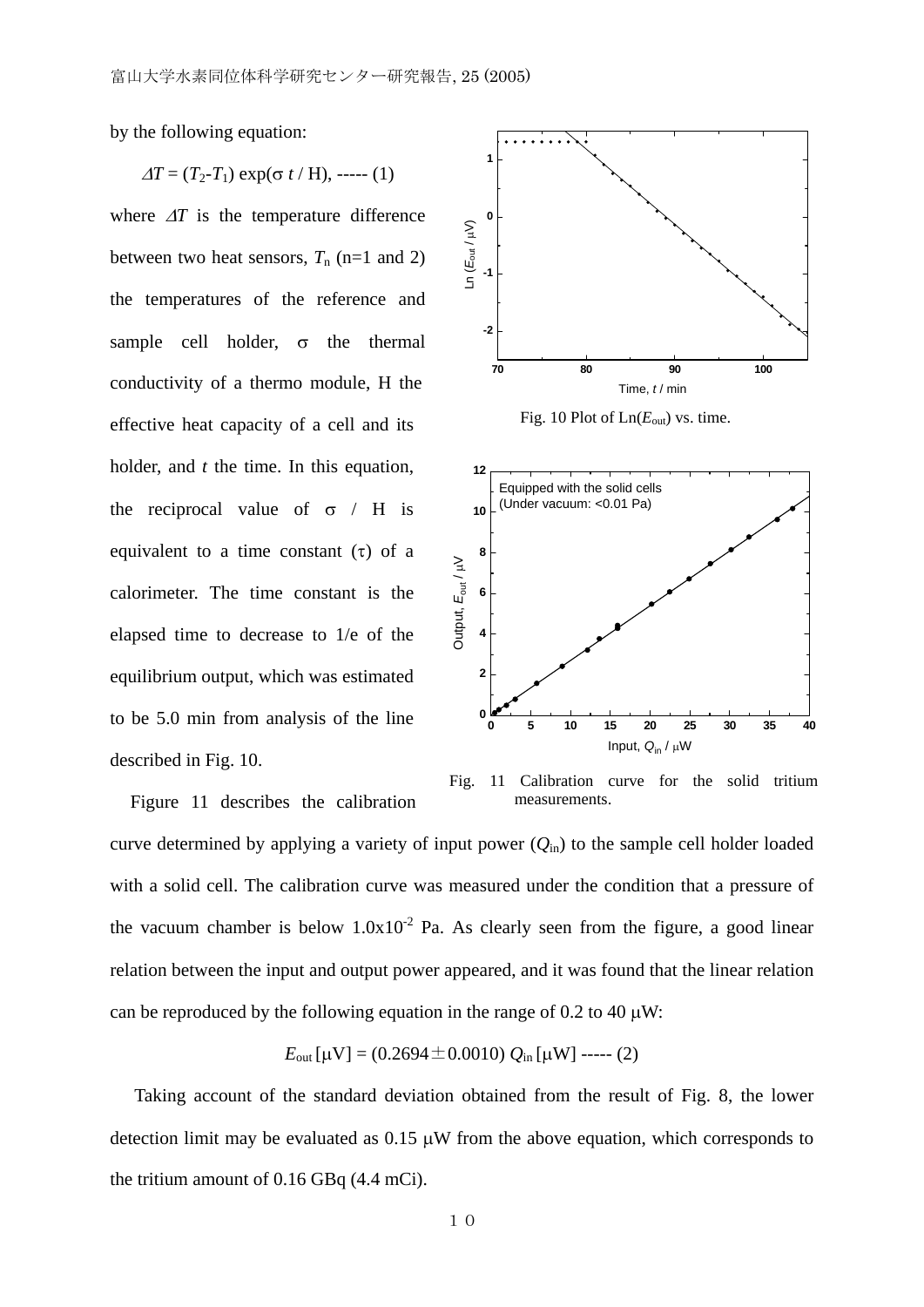### *4.2. Measurement of Zr-Ni alloy powder absorbed tritium*

After establishment of the calibration curve, a quartz ampoule in the solid cell of the sample cell holder was taken out, and then the tritium-loaded quartz ampoule was alternatively set to measure a solid tritium sample. Subsequently, the solid cell was put on the sample cell holder, and for several days it has



Fig. 12 Change in the output with time before and after lifting down the tritium sample cell on the sample cell holder.

left until the output become constant. After this, the solid sell was lifted and separated temporarily from the sample cell holder in the vacuum chamber for one night, and then lifted down again on the sample cell holder under the vacuum condition below  $1.0x10^{-2}$  Pa. Figure 12 illustrates change in the output with time. The output increased sharply just after the sample cell was brought into contact with the cell holder, and then it gradually decreased to a constant output. The constant value observed was 6.21 μV. The net output due to loading with the tritium sample is 6.5 μV, since the base line was -0.29 μV as shown in Fig. 8. It was seen from the Eq. 2 that this output corresponds to 24.1  $\mu$ W.

The present tritium sample was loaded with the tritium amount of 32 GBq, taking into account the elapsed time after the initial tritium loading. The output of the present tritium sample is therefore expected to be  $29.2 \mu W$ . Namely, the observed output was 82% of the expected one. It is considered that the difference in output was caused by the calibration curve of the small ionization chamber and/or changes in the base line of the calorimeter. Further investigations about these points are required to establish a calorimetric system for tritium measurements.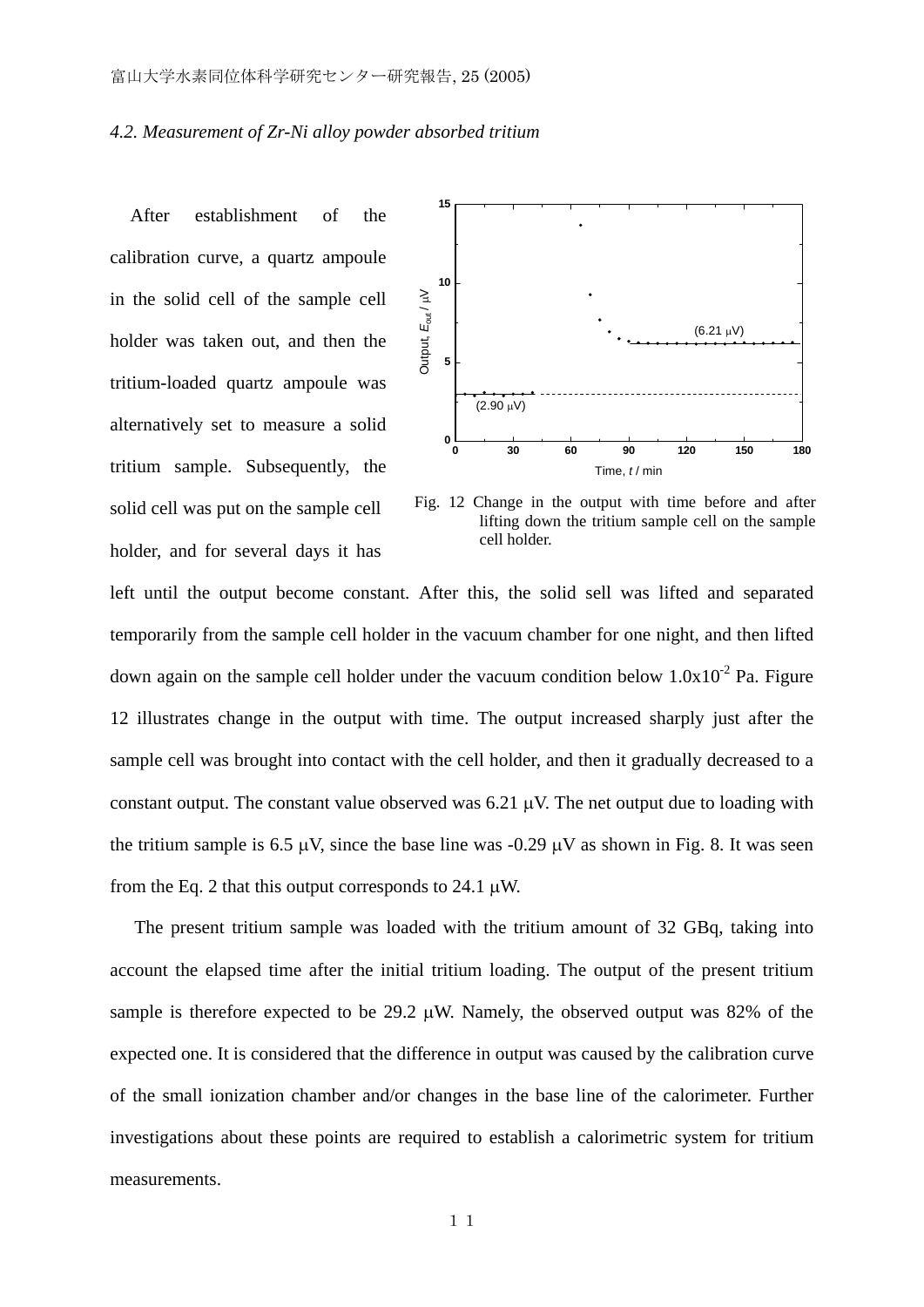### **5. Summary**

A calorimetric system applicable to measure solid, liquid and gaseous tritium was designed and constructed to evaluate the absolute amount of tritium, and its basic performance has been tested. A twin type thermal conductivity calorimeter set in a vacuum chamber was specially employed for the present purpose. The present calorimetric system consists of a high sensitivity calorimeter, a tritium container, total pressure gauges, a quadrupole mass spectrometer, and high vacuum systems. A calibration curve of the calorimeter has been prepared at first using solid materials absorbed a given amount of tritium, and the following linear relation was obtained:  $E_{\text{out}} = (0.2694 \pm 0.0010) Q_{\text{in}}$ , where  $E_{\text{out}}$  describes the differential output (μV) from the thermo modules and  $Q<sub>in</sub>$  the input power (μW) by Joule heating to the sample cell. In addition, the lower detection limit was estimated to be  $0.15 \mu W$  from stability of the calorimeter, which corresponds to the tritium amount of 0.16 GBq. As a first test, Zr-Ni alloy powder loaded with a given amount of tritium was measured by the calorimeter. The observed output was 24.1 mW, which corresponds to 26.3 GBq. It was seen that this activity was slightly less than that expected from the tritium activity evaluated by a small ionization chamber. The difference in activity should be further investigated.

### **Acknowledgements**

This work was supported by the Grant-in-Aid for Scientific Research of the Ministry of Education, Culture, Sports, Science and Technology. The author is in debt to Dr. S. Hagiwara (Tokyo Riko Co.) about helpful discussion for design and construction of the high-sensitivity calorimeter.